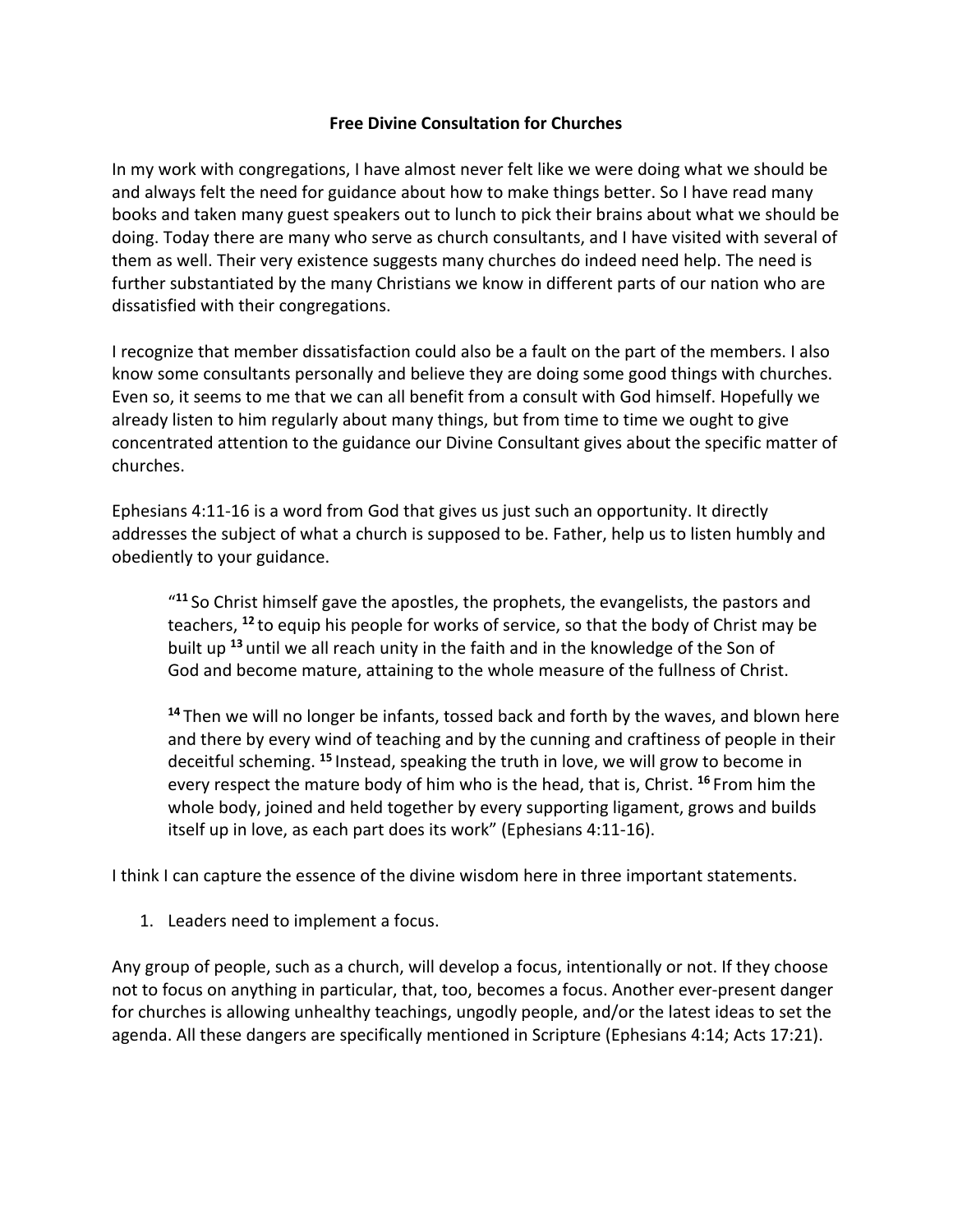God here gives leaders a responsibility in the church. According to the passage the leaders are at least the evangelists and pastor-teachers (elders). God's word to these leaders in Ephesians 4:11-12 is that we are to use the gifts he has given us to develop a healthy focus in the church. This is in distinction to allowing the body to determine what it wants to do. The body of Christ should be led by the spiritual wisdom of mature leaders, not the secular desires of immature members. I am concerned that by our strong emphasis on the valid concepts of relevance and meeting needs we may be unwittingly cooperating with secular society in encouraging selfcenteredness in our people. We appear to have done a better job of creating consumers than making disciples. It is true that many members will also be mature and have good spiritual wisdom to offer. This can be accessed and utilized without surrendering the leadership of the church to the desires of the consumeristic body at large.

Leadership providing a focus for the church is also in distinction to the anti-authority, individualistic, don't-tell-me-what-to-do value that has pervaded our society for decades now. I'm not advocating a heavy-handed, authoritarian leadership. That is not the way of Christ either (Mark 10:42-45). Rather, I am simply advocating that the leaders lead, based on the word of Christ, as depicted in Ephesians 4. If people don't want to follow what Christ says his church is to be about, then at some point, with humble, broken hearts, the leaders need to go on and implement God's will anyway without them.

2. The focus the leaders should develop is equipping the members to serve and so build up the body.

Ephesians 4:11-12 states clearly that the purpose or goal of the evangelists and pastor-teachers is the equipping of the members to serve so that the body can be built up (see vv. 15-16 for more details on what that looks like). The leaders are responsible for creating this kind of focus and culture in the church. We are concerned sometimes when we perceive our leaders have a hidden agenda. In contrast, Ephesians 4:11-12 is an agenda that leaders ought to have. This agenda should not be hidden, of course, but rather publicized loud and clear.

The leaders are to use their own gifts to equip the members to find their gifts and then use them to serve others. If this takes place, then the church will have not only evangelists and pastor-teachers (v. 11) but also people who have a whole range of gifts, such as serving, teaching, encouraging, giving, and showing mercy, to name a few (Romans 12:6-8). Equipping members to actually serve (Ephesians 4:12) matches the teaching about the purpose of spiritual gifts, which is also to serve (1 Corinthians 12:7; 1 Peter 4:10). Again, Ephesians 4:16 shows what this looks like when it is working properly.

The word equip or prepare (v. 12) is important and instructive. The range of meaning includes mending, restoring, putting in order, completing, preparing and training. This overlaps with the elders' responsibility for shepherding people, since one aspect of shepherding is "mending" broken people (Ezekiel 34:1-10). Shepherds first heal the wounds of the sheep and then equip and prepare them to serve. It's not enough to get people out of the first aid tent; we need to get them out on the field.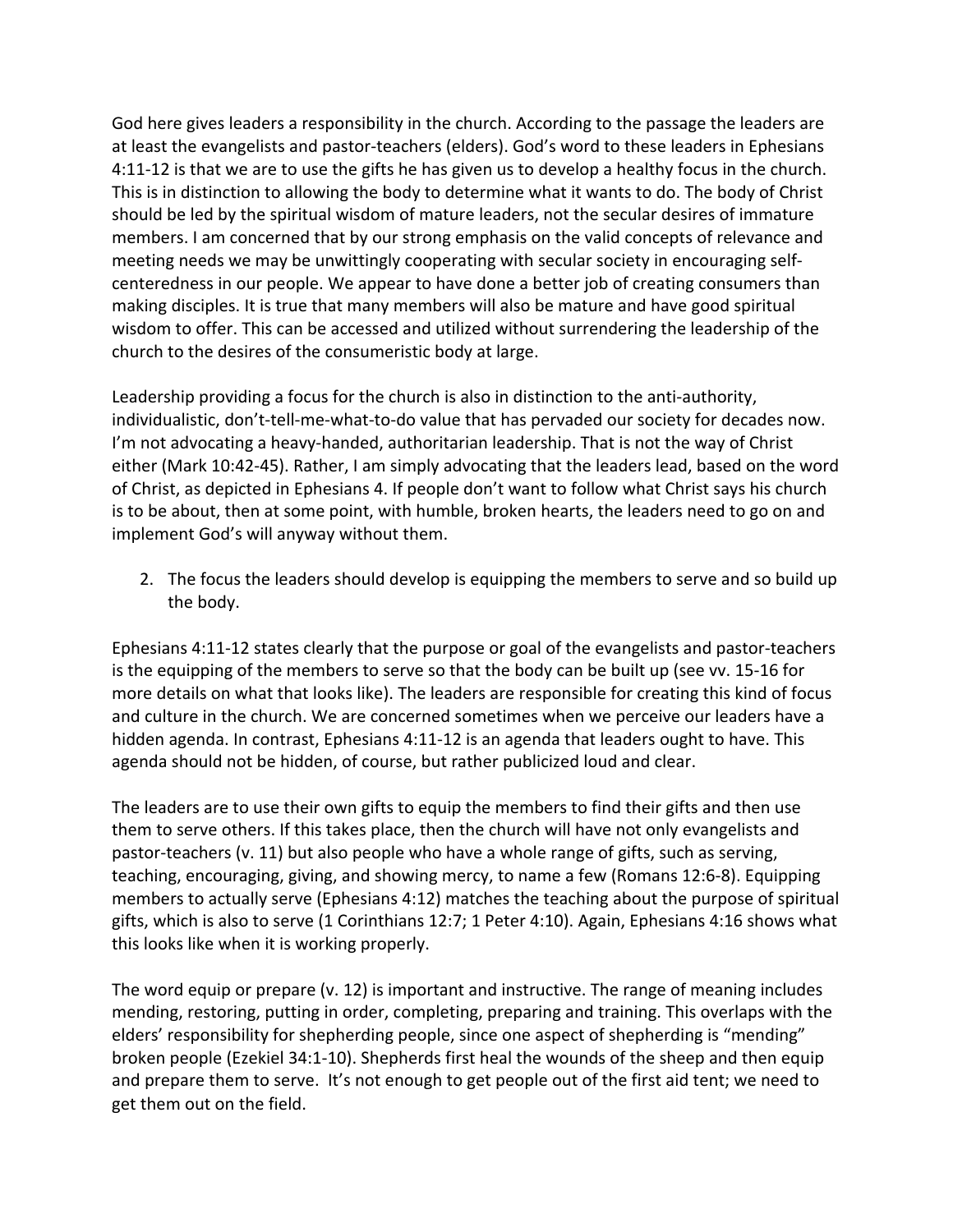Teaching is a vital component to equipping, but equipping entails much more. Jesus' equipping of the twelve included not only teaching, but also showing them what to do, giving them power to do it, sending them out to practice it, and processing it with them afterward. (For more on this, go to empoweringsubjects.org, click on "Blog," scroll to the bottom and under Topics select the category of "How Jesus Changed the World." #5 is on How Jesus Equipped People.) How much of this sort of thing are we doing with the flock God has entrusted into our care?

In light of Ephesians' emphasis on the unity of the entire body, we take the teaching here out of context if we apply it only to individuals instead of to the church as a whole. In Ephesians 4 our Consultant emphasizes that the scope of the equipping is "his people" (v. 12), "the body of Christ" (v. 12), and "all" (v. 13). Yes, individuals must grow for the church to grow, but we must not be content to promote growth among a few individuals. We must seek to equip the whole body for service and growth. If some people don't want to be equipped, we need to explore ways to "back up" the training and first help them develop such hearts and attitudes that they will (later) be open to it.

We should not let the emphasis on the building up and growth of the body blind us to the fact that we must also equip people to reach out to others who are not yet a part of it. That was a substantial part of Jesus' ministry and his training of the twelve. It is another important way the body grows. Serving others, telling them good news of the kingdom of God, and then equipping them for service to the King is the special focus of the training offered by Empowering Subjects (go to empoweringsubjects.com and click on "Training" for more info.).

My guess is most evangelists and pastor-teachers already feel overwhelmed and cannot conceive how they would add a substantial responsibility like this to their schedules. Yet if a leadership team is convinced it is God's will for them to equip the church for service, perhaps they could empower each other to relinquish any current responsibilities (even good ones) that do not come from God and scale back on ones that do, so as to achieve a balance of their responsibilities that includes equipping the church. If we believe Ephesians 4 is guidance from God, we must find a way of implementing it.

3. Leaders should persevere in this focus for the long haul, until we reach unity, maturity, and Christlikeness.

Three results are specified in Ephesians 4:13 as the goals of the equipping, each introduced with the same preposition (*eis*, "to, to the extent of"). They are unity, maturity, and attaining the whole measure of the fullness of Christ (v. 13).

As to the goal of unity, the verse literally says unity is "of the faith and of the knowledge of the Son of God" (v. 13). "The faith" could refer to our trusting in Christ (as in 4:4), but since it is here preceded by the article "the," it may well refer to something like Christianity, the Christian way, the Christian message and teaching (compare Acts 6:7; 14:22; 2 Corinthians 13:5; Galatians 1:23; 1 Timothy 4:1; Jude 3). I don't think we can know for certain whether Paul was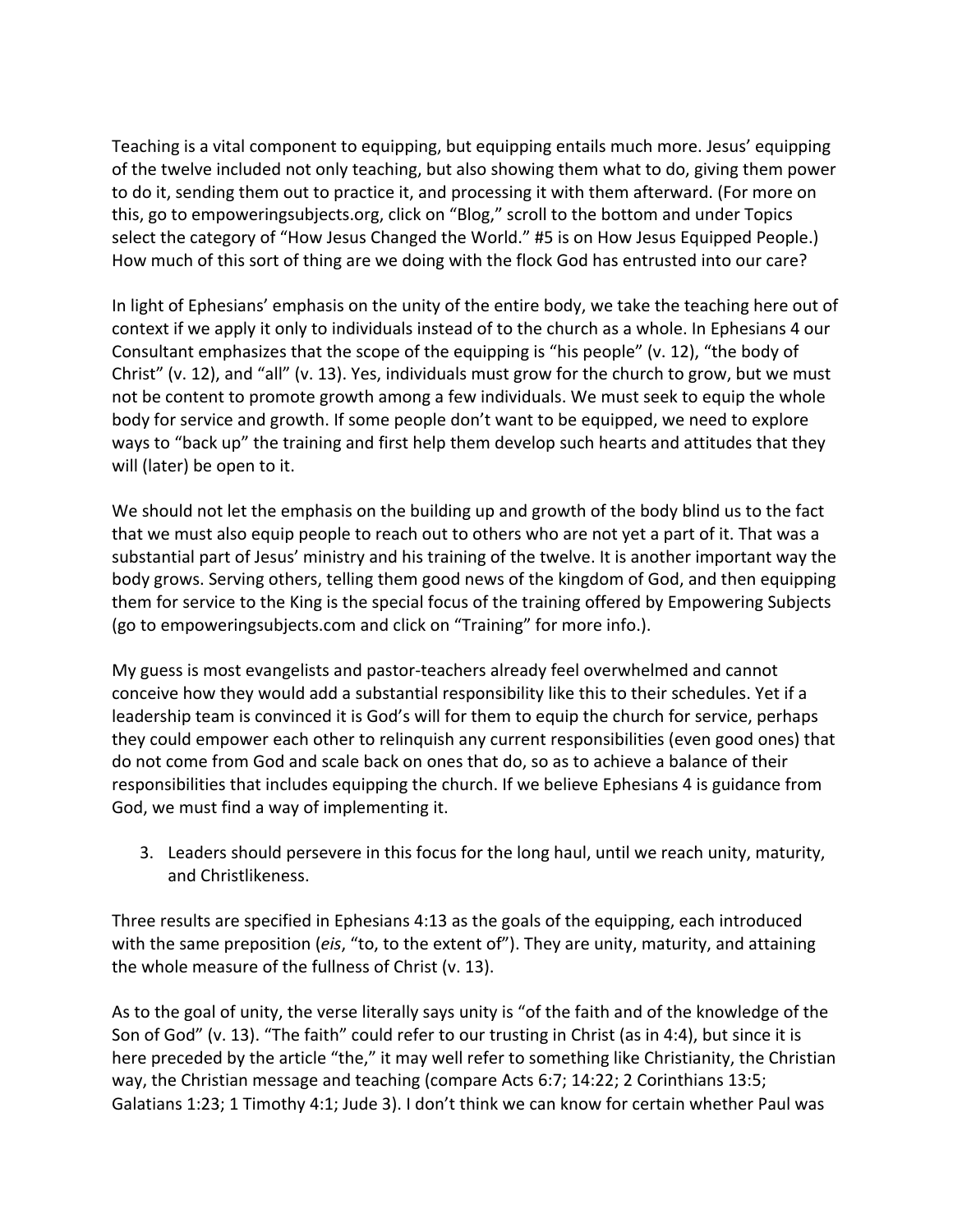referring to trust or the Christian teaching, but I also don't think it matters too much because one will naturally lead to the other. Our trust in Christ will lead us to listen to all his teachings and let them shape our thinking, beliefs, and lives. As each member in the whole body moves toward "the Christian way," the body will converge in unity.

Unity also comes from "the knowledge of the Son of God." The term "knowledge," which is an intensive form (*epignosis*), along with all we know about Christ, indicates that this knowledge is not merely academic information. We certainly need to know *truths* about the Son of God, but we also need to know *him*. To know God or Christ in the Bible means to have such a relationship with him that you are transformed to become like him, including doing the deeds he did (cf. Jeremiah 22:15-16; John 17:3; Galatians 4:8-9; Philippians 3:10; 1 Thessalonians 4:5; 2 Thessalonians 1:8; Titus 1:16; 1 John 4:8). If our knowledge of him does not lead us to be like him, He will consequently judge us with the poignant words "I never knew you" (Matthew 7:21- 23).

So, to reach the goal of unity, we need to be equipping people to serve, helping them grow in faith moving toward an apprehension of the teachings of the faith, and helping them grow in true, relational knowledge of Jesus Christ. Ephesians has much more to say about unity elsewhere (for more on this, go to the Blog, click on Topics and select the Category, "God's Purpose to Unify Everything").

As to the second goal, maturity, Paul writes that spiritual infants are characterized by instability. They are tossed back and forth by every new wave of teaching that comes along (v. 14). In contrast, mature Christians will be stable in their beliefs.

Jealousy, quarrelling, and identifying oneself with various human leaders or schools of thought instead of with Christ are also signs of immaturity (1 Corinthians 1:11-12; 3:1-4). These things are way too common in the church and are sometimes even accepted as just the way things are. First Corinthians reminds us that there will in fact be immaturity in the church, but it also shows us that God is not okay with it and that it must be addressed. That's why we have a 1 Corinthians. Our Divine Consult has said elsewhere that divisive people are to be warned twice and then disregarded (Titus 3:9-11). This appears to be a reference to withdrawing fellowship from them (1 Corinthians 5:11; 2 Thessalonians 3:14-15). Destroying the body of Christ through division or anything else is serious sin (1 Corinthians 3:16). Threats to the body must be dealt with decisively, though in a Christlike fashion (Galatians 6:1; 2 Timothy 2:24-26). We cannot let divisive people destroy the body of Christ.

On a more positive note, maturity is associated with being like Christ (Colossians 1:28-29). In this way the second and third goals overlap. Maturity is also associated with obeying or doing (Ephesians 4:12, 16). Mature Christians have trained themselves to distinguish good from evil *by constant use* of the solid spiritual food they have been consuming (Hebrews 5:14). Immature Christians talk a lot; mature Christians do a lot.